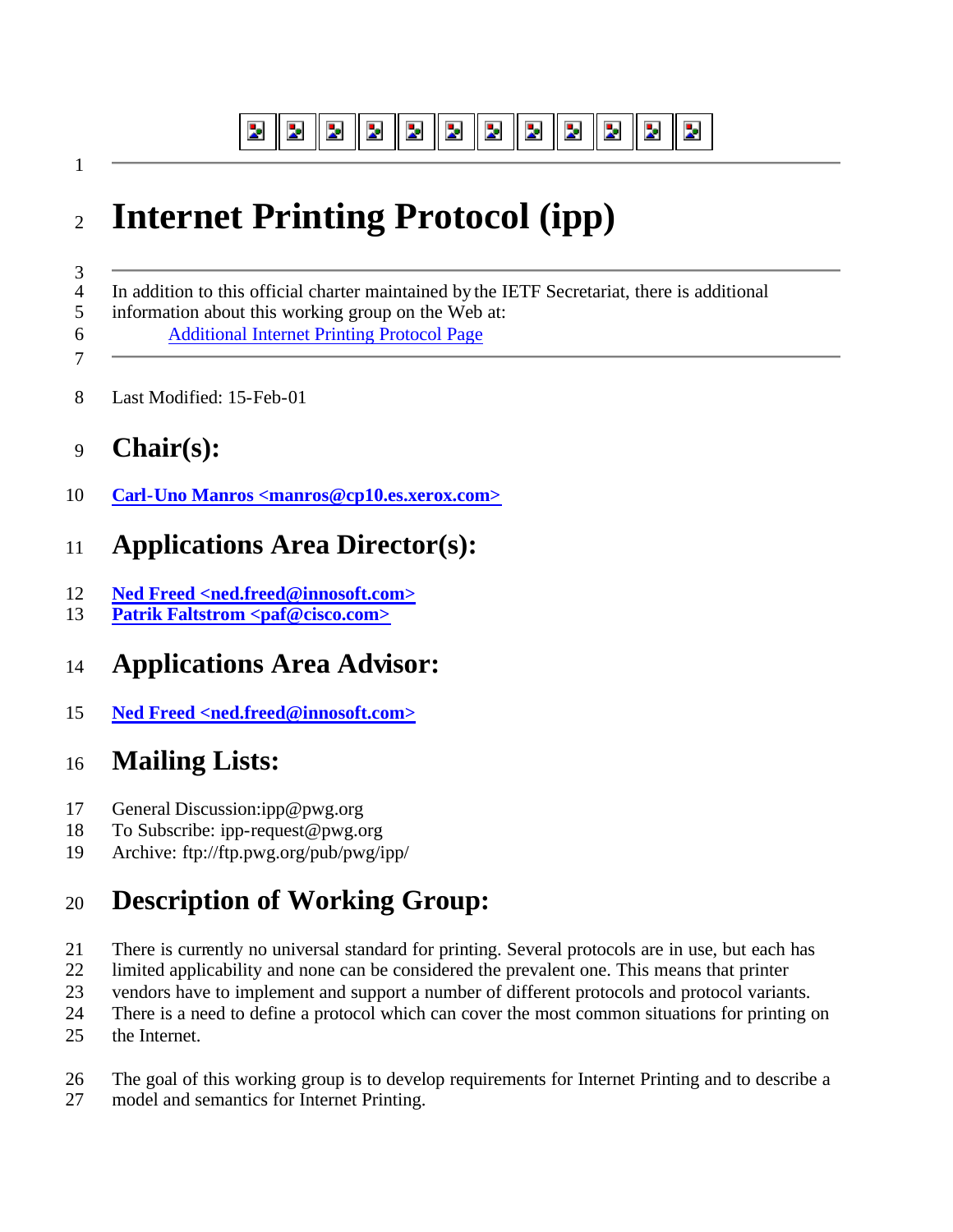- The further goal is to define a new application level Internet Printing Protocol for the following
- core functions:
- for a user to find out about a printer's capabilities
- for a user to submit print jobs to a printer
- for a user to find out the status of a printer or a print job
- for a user to cancel a previously submitted job
- The Internet Print Protocol is a client-server type protocol which should allow the server side to

be either a separate print server or a printer with embedded networking capabilities. The focus of

- this effort is optimized for printers, but might be applied to other output devices. These are
- outside the scope of this working group.
- The working group will also define a set of directory attributes that can be used to ease finding printers on the network.
- The Internet Print Protocol will include mechanisms to ensure adequate security protection for
- materials to be printed, including at a minimum mechanisms for mutual authentication of client
- and server and mechanisms to protect the confidentiality of communications between client and
- server.
- Finally, the IPP working group will produce recommendations for interoperation of LPR clients
- with IPP servers, and IPP clients with LPR servers. These recommendations will include
- instructions for both the translation of the LPR protocol onto IPP and the translation of the IPP
- protocol onto LPR. However, there is no expectation to provide new IPP features to LPR clients,
- nor is there an explicit requirement to translate LPR extensions to IPP, beyond those features
- available in the 4.2BSD UNIX implementation of LPR, and which are still useful today.
- Other capabilities that will be examined for future versions include:
- security features for authentication, authorization, and policies
- notifications from the server to the client accounting
- Subjects currently out of scope for this working group are:
- protection of intellectual property rights
- fax input
- scanning
- The working group shall strive to coordinate its activities with other printing-related standards bodies, without the need to be strictly bound by their standards definitions. These groups are:
- ISO/IEC JTC 1/SC 18/WG 4 on Document Printing Application (ISO/IEC 10175 parts 1  $60 - 3$
- The Object Management Group (OMG) on OMG Printing Facility (in development)
- IEEE (POSIX System Administration Part 4: Printing Interfaces)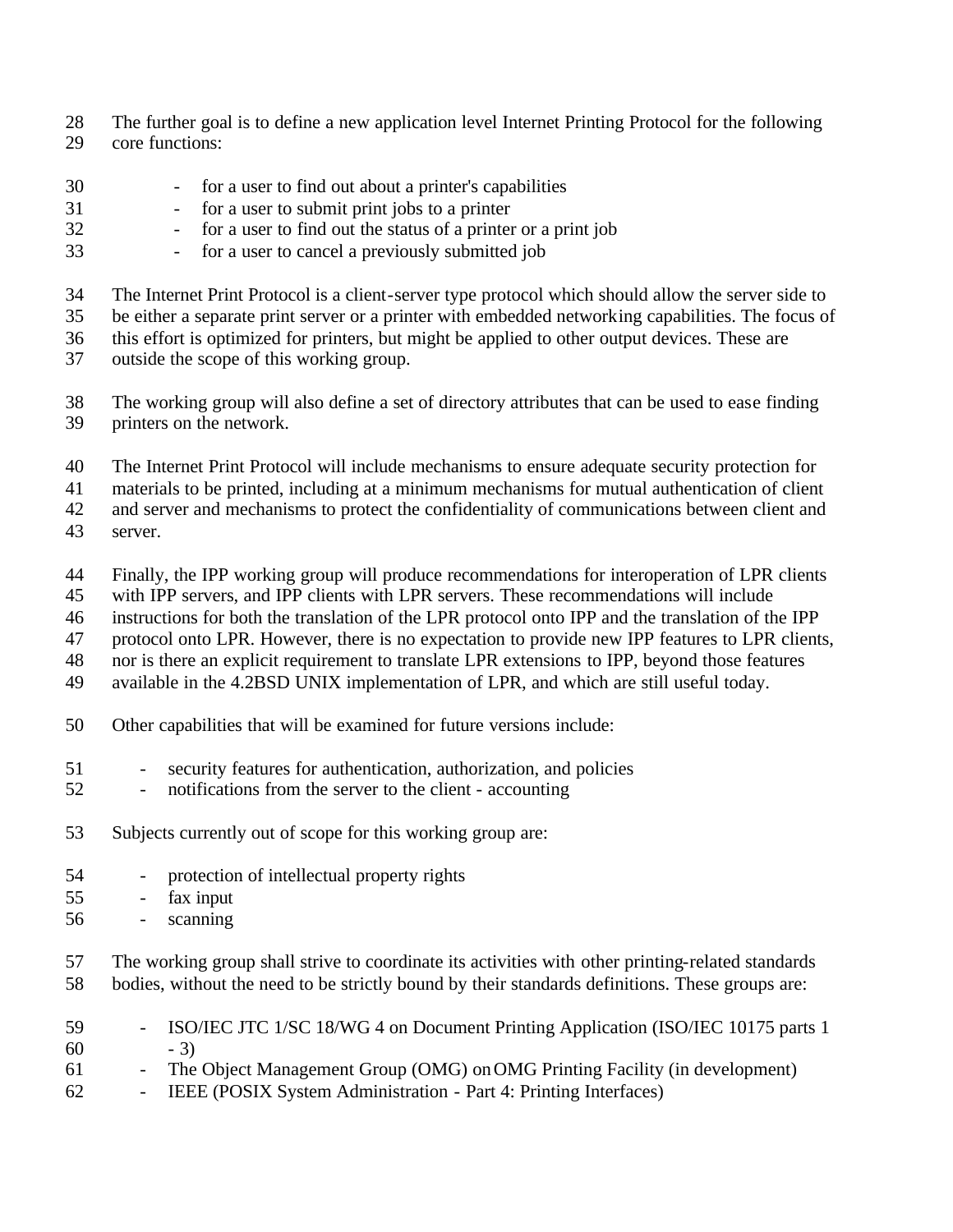- X/Open (Printing Systems Interoperabilty Specification)
- The Printer Working Group

#### **Goals and Milestones:**

| Done   | Submit Internet Printing Protoco/1.0: Model and Semantics as an Internet-Draft.                                       |
|--------|-----------------------------------------------------------------------------------------------------------------------|
| Done   | Submit Internet Printing Protoco/1.0: Protocol as an Internet-Draft.                                                  |
| Done   | Submit Internet Printing Protocol: Requirements and Scenarios as an Internet-Draft.                                   |
| Done   | Submit Internet Printing Protoco/1.0: Directory Schema as an Internet-Draft.                                          |
| Done   | Review of specification in IETF meeting in Memphis, TN, USA                                                           |
| Done   | Produce At least 2 implemented prototypes                                                                             |
| Aug 97 | Submit other Internet-Drafts to IESG for consideration as Proposed Standards.                                         |
| Done   | Submit Internet Printing Protocol: Requirements and Scenarios I-D to IESG for<br>publication as an Informational RFC. |

#### **Internet-Drafts:**

- Internet Printing Protocol: Requirements for IPP Notifications (35832 bytes)
- Internet Printing Protocol (IPP):IPP Event Notification Specification (192484 bytes)
- Internet Printing Protocol/1.1: Implementer's Guide (191209 bytes)
- Internet Printing Protocol(IPP): Notifications over SNMP via Job Monitoring MIB Traps (85688
- bytes)
- Internet Printing Protocol(IPP): Job and Printer Administrative Operations (102913 bytes)
- Internet Printing Protocol(IPP): The 'collection' attribute syntax (76328 bytes)
- Internet Printing Protocol (IPP): Job and Printer Set Operations (129427 bytes)
- Internet Printing Protocol (IPP): LDAP Schema for Printer Services (47085 bytes)
- Internet Printing Protocol (IPP): The 'ipp-get' Notification Delivery Method (38280 bytes)
- Internet Printing Protocol (IPP): The 'mailto:' Delivery Method for Event Notifications (49142
- bytes)
- Internet Printing Protocol (IPP):The INDP Notification Delivery Method and Protocol/1.0
- (46564 bytes)
- Internet Printing Protocol (IPP): Job Progress Attributes (32801 bytes)
- Internet Printing Protocol (IPP): Resource Objects (71591 bytes)
- Internet Printing Protocol (IPP): Printer Installation Extension (39385 bytes)
- Internet Printing Protocol (IPP): Requirements for Job, Printer, and Device Administrative
- Operations (29950 bytes)
- Internet Printing Protocol (IPP): The 'ippget' Delivery Method for Event Notifications (53219
- bytes)
- Internet Printing Protocol (IPP): IPP URL Scheme (31683 bytes)

# **Request For Comments:**